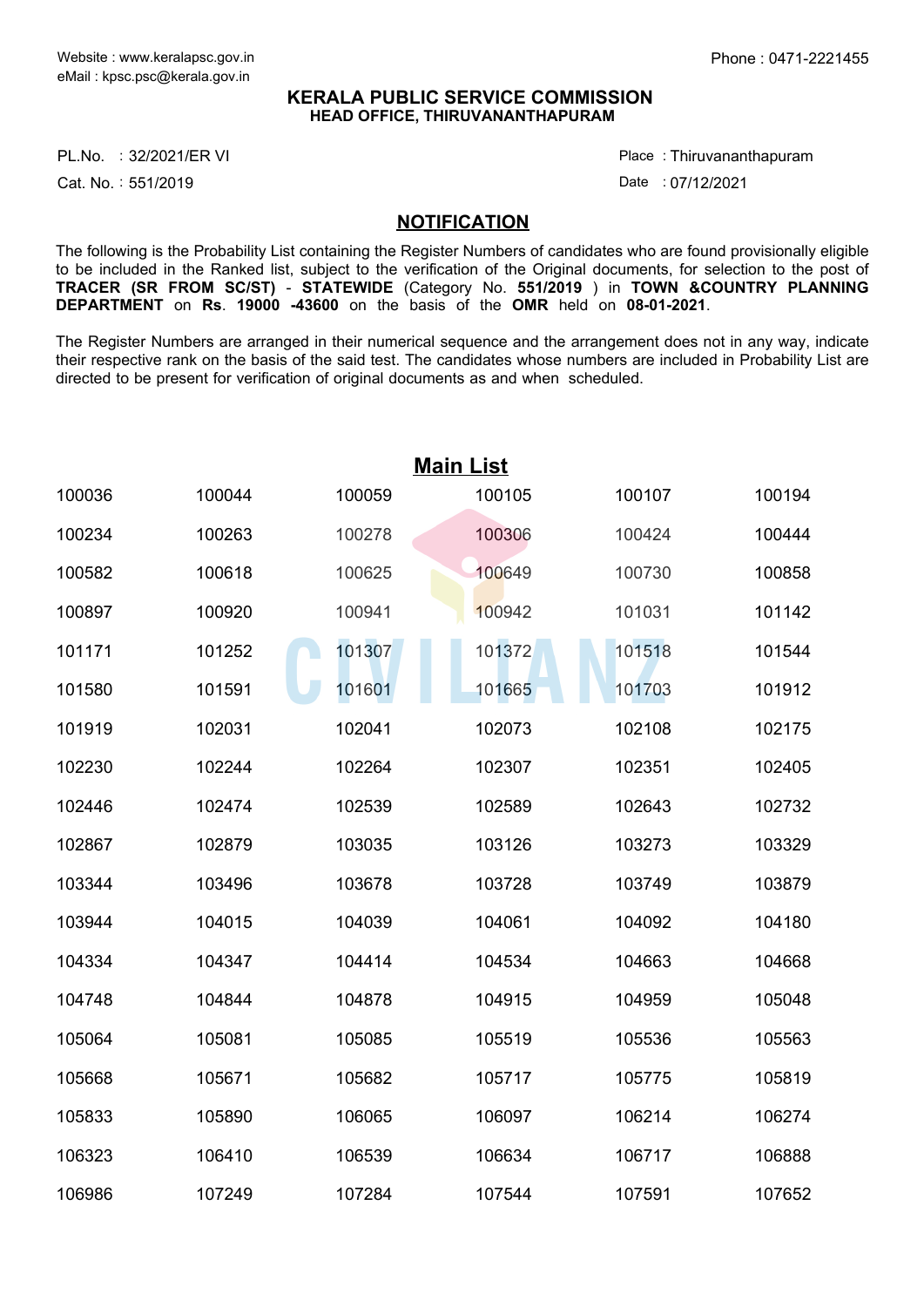TRACER (SR FROM SC/ST) STATEWIDE

|        |        |        |        |        | <b>SIAIE</b> |
|--------|--------|--------|--------|--------|--------------|
| 107698 | 107713 | 107716 | 107730 | 107768 | 107780       |
| 107782 | 107844 | 107907 | 107966 | 107981 | 108009       |
| 108044 | 108058 | 108073 | 108132 | 108161 | 108187       |
| 108203 | 108251 | 108443 | 108462 | 108464 | 108486       |
| 108489 | 108564 | 108580 | 108674 | 108678 | 108697       |
| 108732 | 108799 | 109044 | 109141 | 109168 | 109186       |
| 109202 | 109262 | 109368 | 109468 | 109483 | 109533       |
| 109617 | 109626 | 109644 | 109652 | 109736 | 109755       |
| 109833 | 109909 | 109976 | 109995 | 110007 | 110148       |
| 110300 | 110309 | 110317 | 110359 | 110425 | 110437       |
| 110512 | 110753 | 110772 | 110834 | 110838 | 110896       |
| 110909 | 111017 | 111032 | 111119 | 111124 | 111137       |
| 111172 | 111183 | 111205 | 111216 | 111270 | 111466       |
| 111482 | 111903 | 111935 | 111957 | 112028 | 112056       |
| 112163 | 112243 | 112256 | 112312 | 112343 | 112395       |
| 112542 | 112556 | 112557 | 112574 | 112590 | 112710       |
| 112719 | 112747 | 112772 | 112854 | 112861 | 112904       |
| 112913 | 112965 | 113166 | 113254 | 113255 | 113364       |
| 113375 | 113390 | 113432 | 113438 | 113529 | 113538       |
| 113559 | 113611 | 113638 | 113640 | 113645 | 113710       |
| 113734 | 113788 | 113794 | 113809 | 113848 | 113892       |
| 113920 | 113961 | 113964 | 113997 | 114051 | 114072       |
| 114090 | 114107 | 114161 | 114163 | 114209 | 114228       |
| 114260 | 114295 | 114378 | 114447 | 114598 | 114736       |
| 114788 | 114817 | 114842 | 114877 | 115154 | 115177       |
| 115215 | 115251 | 115259 | 115343 | 115358 | 115373       |
| 115390 | 115394 | 115490 | 115505 | 115537 | 115586       |
| 115620 | 115664 | 115672 | 115686 | 115759 | 115786       |
| 115795 | 115834 | 115984 | 116013 | 116123 | 116135       |
| 116137 | 116157 | 116219 | 116255 | 116267 | 116324       |
| 116393 | 116487 | 116490 | 116496 | 116500 | 116514       |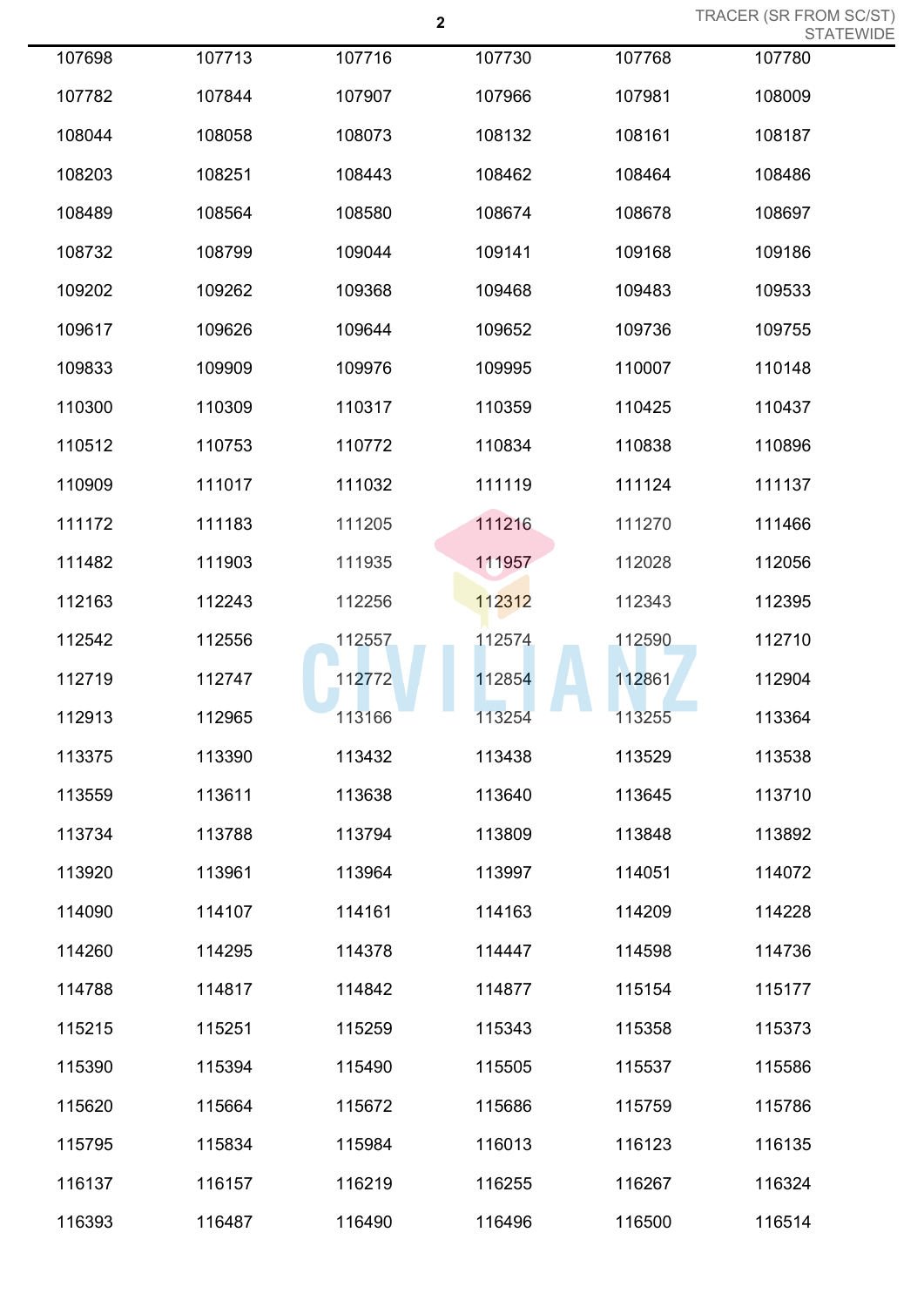|        | $\mathbf 3$ |        |        | TRACER (SR FROM SC/ST)<br><b>STATEWIDE</b> |        |  |
|--------|-------------|--------|--------|--------------------------------------------|--------|--|
| 116543 | 116598      | 116638 | 116667 | 116694                                     | 116732 |  |
| 116783 | 116812      | 116822 | 116842 | 116905                                     | 116907 |  |
| 116917 | 116960      | 117018 | 117106 | 117157                                     | 117177 |  |
| 117246 | 117257      | 117265 | 117360 | 117394                                     | 117497 |  |
| 117594 | 117716      | 117722 | 117723 | 117803                                     | 117865 |  |
| 117873 | 117964      | 117970 | 117971 | 118088                                     | 118089 |  |
| 118093 | 118098      | 118154 | 118165 | 118234                                     | 118265 |  |
| 118288 | 118358      | 118392 | 118408 | 118431                                     | 118433 |  |
| 118449 | 118453      | 118489 | 118493 | 118495                                     | 118560 |  |
| 118582 | 118683      | 118732 | 118750 | 118794                                     | 118807 |  |
| 118849 | 118870      | 118900 | 118953 | 118977                                     | 118979 |  |
| 118989 | 119055      | 119084 | 119181 | 119192                                     | 119236 |  |
| 119370 | 119421      | 119456 | 119672 | 119678                                     | 119696 |  |
| 119814 | 119864      | 119877 | 119882 | 119978                                     | 120170 |  |
| 120180 | 120230      | 120266 | 120297 | 120352                                     | 120446 |  |
| 120476 | 120508      | 120515 | 120631 | 120660                                     | 120681 |  |
| 120687 | 120853      | 120858 | 120932 | 120957                                     | 121052 |  |
| 121252 | 121325      | 121351 | 121593 | 121632                                     | 121685 |  |
| 121689 | 121775      | 121847 | 121900 | 121959                                     | 122028 |  |
| 122090 | 122100      | 122165 | 122229 | 122350                                     | 122423 |  |
| 122588 | 122618      | 122695 | 122715 | 122736                                     | 122767 |  |
| 122811 | 122902      | 122906 | 123034 | 123207                                     | 123210 |  |
| 123327 | 123450      | 123748 | 123769 | 123813                                     | 123838 |  |
| 123890 | 124010      | 124053 | 124063 | 124127                                     | 124171 |  |
| 124182 | 124381      | 124422 | 124462 | 124524                                     | 124570 |  |
| 124640 | 124749      | 124814 | 124822 | 124871                                     | 124978 |  |
| 125004 | 125008      | 125018 | 125053 | 125194                                     | 125236 |  |
| 125254 | 125261      | 125298 | 125321 | 125339                                     | 125458 |  |
| 125524 | 125538      | 125559 | 125749 | 125859                                     | 125922 |  |
| 125926 | 125927      | 126047 | 126352 | 126431                                     | 126565 |  |
| 126663 | 126670      | 126715 | 126747 | 126797                                     | 126830 |  |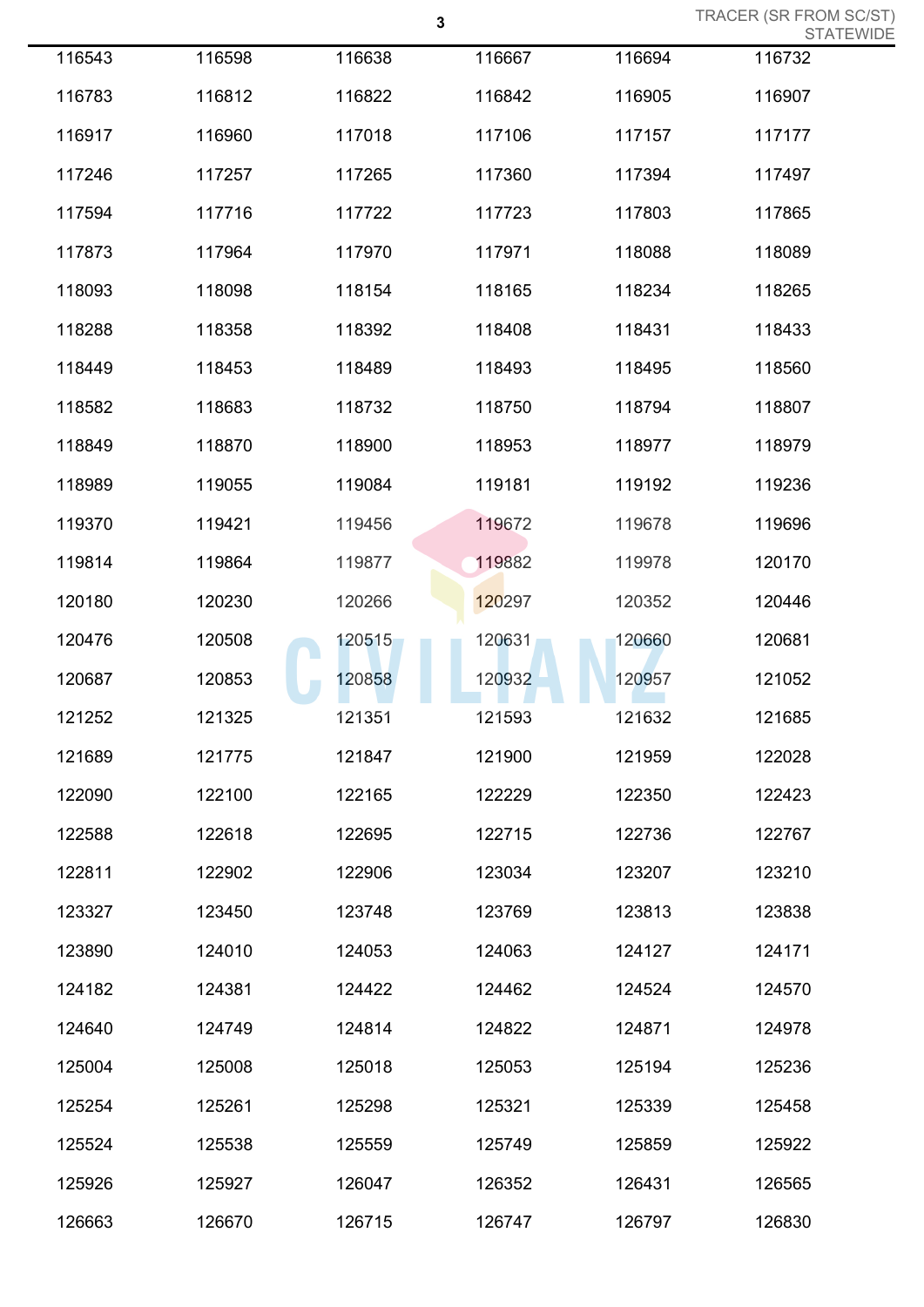| TRACER (SR FROM SC/ST)<br>4<br><b>STATEWIDE</b> |        |        |                        |        |        |  |  |
|-------------------------------------------------|--------|--------|------------------------|--------|--------|--|--|
| 126994                                          | 127100 | 127145 | 127205                 | 127517 | 127588 |  |  |
| 127720                                          | 127727 | 127920 | 127968                 | 128026 | 128127 |  |  |
| 128304                                          |        |        |                        |        |        |  |  |
|                                                 |        |        | <b>Scheduled Tribe</b> |        |        |  |  |
| 111079                                          | 125655 | 125692 | 127400                 | 127679 | 127773 |  |  |
| 127928                                          | 128351 |        |                        |        |        |  |  |